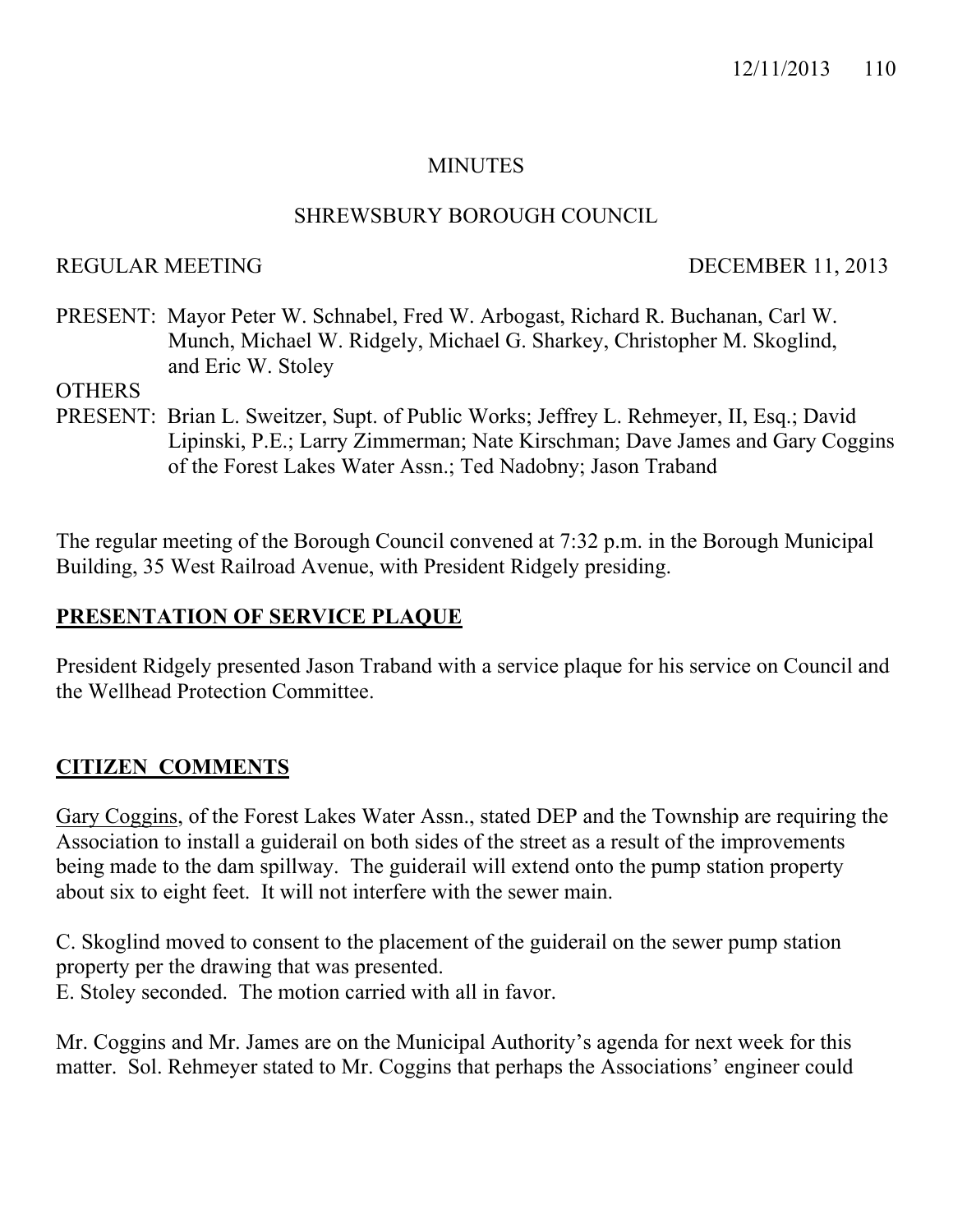prepare an easement agreement on behalf of the Association for the Municipal Authority to sign for the guiderail placement.

# **APPROVAL OF MINUTES**

The minutes of the November 13, 2013, meeting were approved by unanimous consent with an addition under the Southern Regional Police discussion the Secretary was asked to add the buyin amount that Stewartstown will contribute over the four year period (\$353,000.00 – 370,000.00).

# **APPROVAL OF EXPENDITURES AND REPORT OF ACCOUNTS**

- C. Skoglind moved to approve the November expenditures and report of accounts.
- C. Munch and E. Stoley seconded. The motion carried with all in favor.

# **BILL LIST**

The bill list for November was presented: General account: check numbers 11947 thru 11990 ; Water account: check numbers 5065 thru 5080; Sewer account: check numbers 4731 thru 4748; Highway Aid: none.

- C. Skoglind moved to approve the November bill list.
- E. Stoley seconded. The motion carried with all in favor.

# **PAYROLL REGISTER**

- C. Skoglind moved to approve the November 11 and 25 payroll registers.
- M. Sharkey seconded. The motion carried with all in favor.

# **SUBDIVISION AND LAND DEVELOPMENT BUSINESS**

### AutoZone, 95 East Forrest Avenue Request for an Extension

AutoZone has asked for a six month extension as there are traffic study and highway occupancy issues due to a proposed subdivision of this lot that would house a bank. The plan was filed on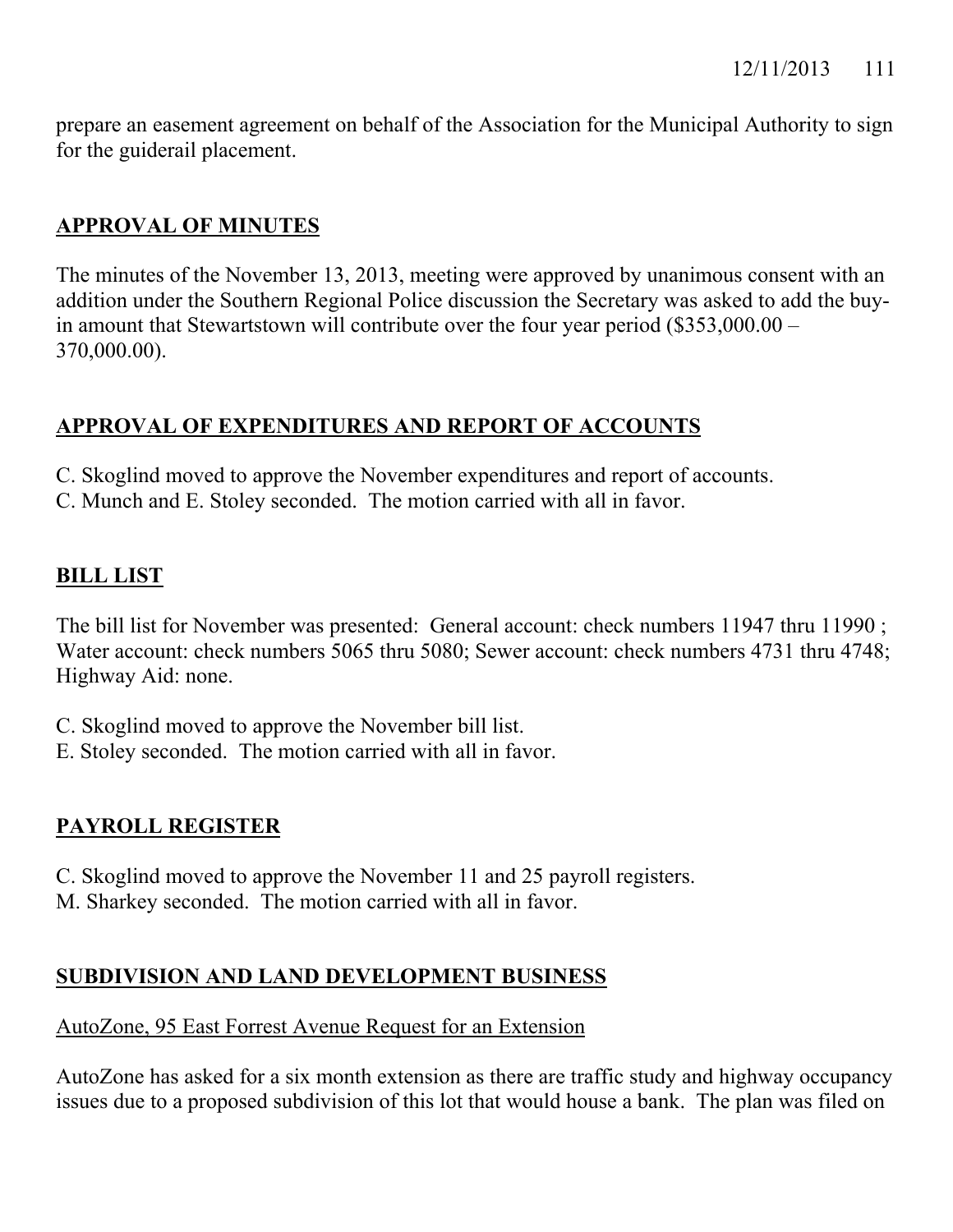August 23. Council has not issued a letter consenting to the shared driveway. The zoning hearing for the wellhead protection request is tomorrow evening.

E. Stoley moved to approve a one month extension until the January 6 meeting and if more time is needed, the applicant can be present to explain why more time is needed. M. Sharkey seconded. The motion carried with all in favor.

### Members 1<sup>st</sup> Time Extension Request

Kimco Realty Corporation is requesting a time extension for final land development approval until the February Council meeting. The plan was filed on July 29. Council needs to know why an extension is requested.

E. Stoley moved to grant a time extension until the January 6 meeting at which time Kimco Realty Corporation can explain why a further time extension may be needed for the Members 1<sup>st</sup> Credit Union land development plan.

C. Munch seconded. The motion carried with all in favor.

# **Codes Enforcement** – Keith Hunnings

Keith stated seven permits were issued in November. He has rented office space at 230 North Main Street. There was discussion regarding a trailer that is parked sometimes along Cardinal Drive or East Clearview Drive facing in the wrong direction. The trailer is tagged and the parking direction is a police issue. There was also discussion on parking along the street during declared snow emergencies. The police will be asked to issue tickets after the fact and they can see where vehicles are parked as the plow drove out around the vehicles. The public should assume that if there will be a plowable snow event, that a snow emergency will most likely be declared and they should get their vehicles off the street. This information is in each winter newsletter.

### **Southern Regional Police Commission** – Richard R. Buchanan and Mayor Schnabel

R. Buchanan highlighted the October police report. A buy-in amount for Stewartstown is around \$353,412.00, but Buck would like to use \$370,000.00 with a four-year spread of .3333 for the first year and then .2222 for the following three years. Crossroads Borough will use the North Hopewell Township police force on an hourly rate basis.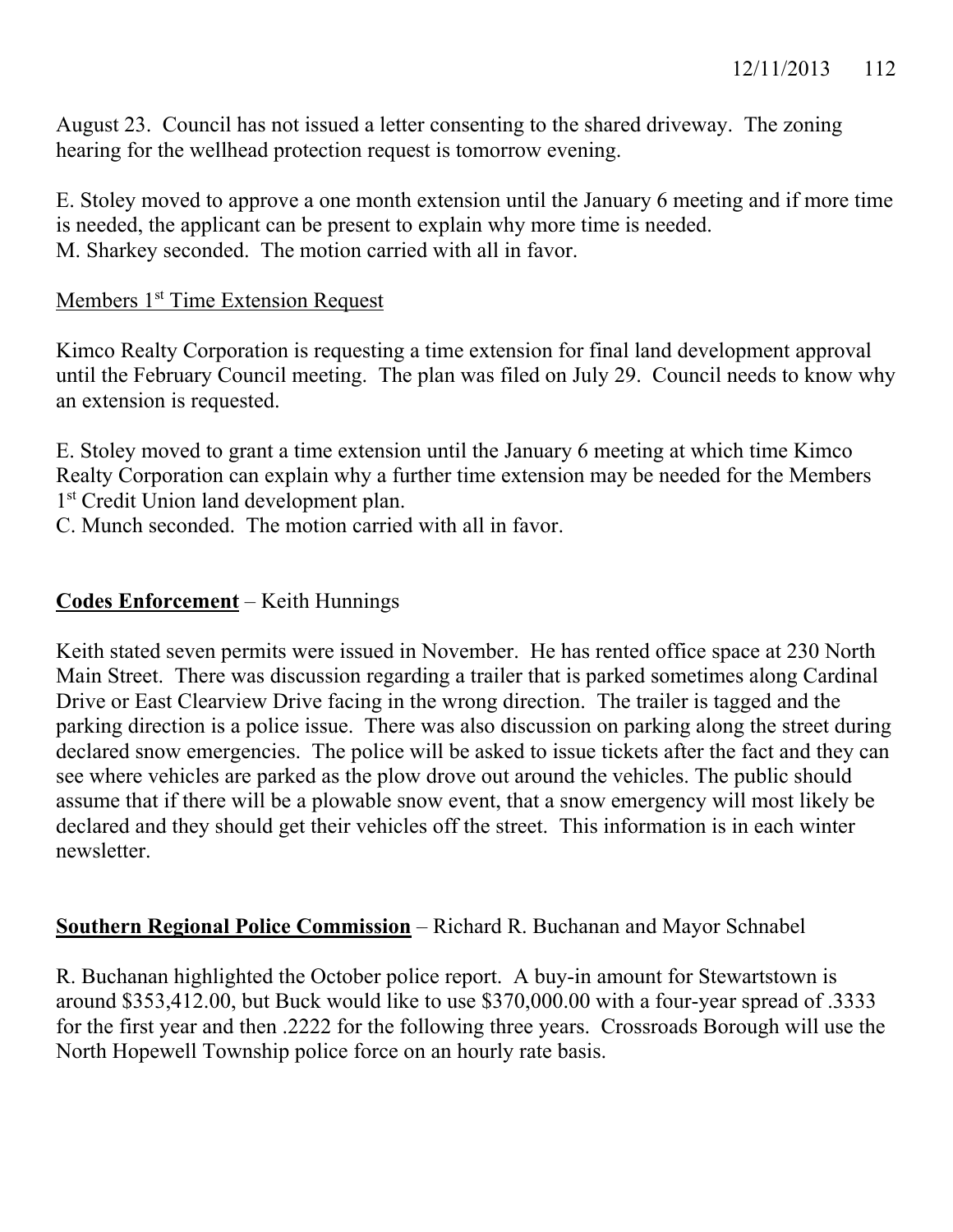# Ordinance #2013-4 Amending/Restating the Joint Municipal Agreement

An ordinance is necessary to facilitate the intergovernmental cooperation, since the original agreement has been changed to include Stewartstown Borough. Council approved the amended joint agreement last month.

- R. Buchanan moved to adopt Ordinance #2013-4.
- M. Sharkey and F. Arbogast seconded. The motion carried with all in favor.

The joint agreement will be signed by all four municipalities on December 19 at a special police commission meeting.

# Presentation by Mayor Schnabel

Mayor Schnabel requested guidance from the Pennsylvania State Mayors' Association on the role of the mayor when there is a regional police force, which was provided by a letter dated October 15, 2013, from James F. Nowalk, President. Mayor Schnabel provided copies of that letter to the members of Borough Council. The Association strongly supported mayoral involvement in a regional police force. Sol. Rehmeyer confirmed that a decision by Borough Council to involve the mayor by appointing him to serve as one of the Borough's representatives to the Police Commission should avoid any conflict with the Borough Code. President Ridgely stated the four presidents met to amend the previous joint agreement and the consensus was that each municipality could chose its own representation which went from three down to two due to the size of a new board. It was not the intention of the Borough to specifically exclude Mayor Schnabel, as he will represent the Borough on the new Commission. The goal is to keep a good working relationship.

# **Water & Sewer** – Richard R. Buchanan

# Smith Well 72 Hour Test

Taylor Geoservices contacted the Susquehanna River Basin Commission about the possibility of conducting the test prior to the holidays. The monitoring wells have transducers installed and the step test has been finished.

# Susquehanna River Basin Commission Letter

A letter was received regarding the next well(Meadow Well) that needs to be re-permitted. The SRBC will evaluate the current data to help determine future budget amounts.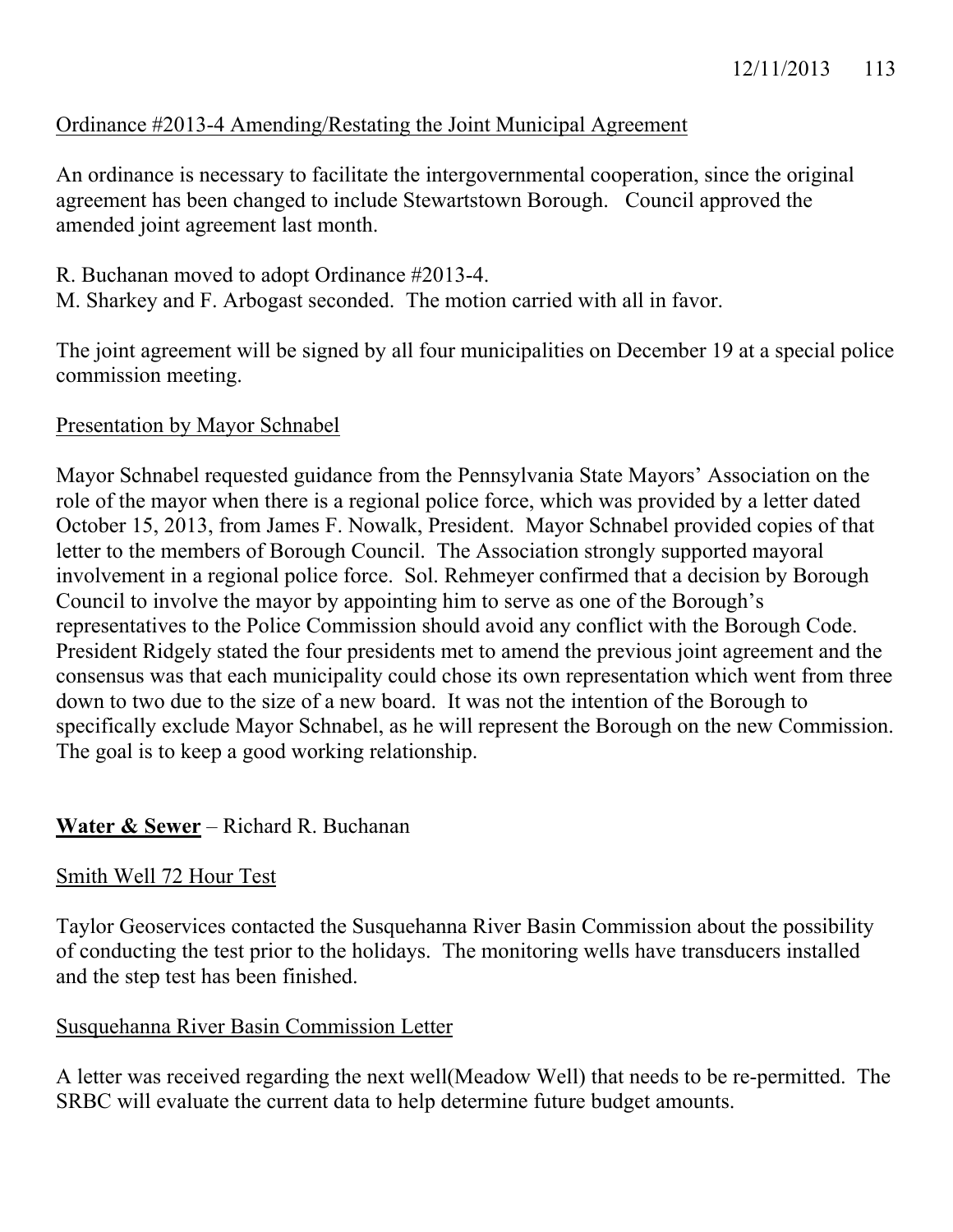# Southern Farms Sewer Project

The Covington Drive sewer project is not completed. Mr. Rehab, the subcontractor for SWERP, grouted the sewer lining between the lateral and the main and noticed several laterals were not lined the entire distance to the main and one lateral where the lining extended into the sewer main. The video of the work needs to be reviewed yet to see what further work may be needed. We are still holding funds.

# Home Well Pump Replacement

In a proposal dated December 4, 2013, Kohl Brothers is recommending a submersible pump be installed since the well shaft snapped twice in the last 12 years as the well could have been drilled crooked. The submersible would still achieve the  $60 - 65$  gallons per minute and set at the same depth. The cost of the submersible pump installed would be \$22,000.00 compared to the vertical turbine at \$34,575.00.

R. Buchanan moved to accept the service proposal provided by Kohl Brothers. The motion was amended to include that if DEP rejects the permit application for a submersible pump that a vertical turbine pump be installed.

E. Stoley seconded the motion and amendment. The motion carried with all in favor. Supt. Sweitzer is to provide an update at the next meeting as to which pump from the proposal was used and any other adjustments that may have been necessary.

# **Public Roads & Lighting** – Eric W. Stoley

# Exit 4 Signal Permit Engineering Study

In order for the signal permit to be amended to delete the pedestrian crossings, an engineering study needs to be performed with the costs shared by the Township and the Borough. Rep. Ron Miller's office has confirmed this is the procedure. It will be suggested that the York County Planning Commission perform this study. [It was mentioned later in the meeting that perhaps the studies that were done in connection with the proposed diverging diamond design at this intersection could be reviewed to see if it includes pedestrian crossings.]

E. Stoley moved that both Hopewell and Shrewsbury Townships be asked to see if the areas west of I-83 to the Walmart intersection and east of I-83 in Hopewell Township to the light at Stonebridge should be included in a traffic study request.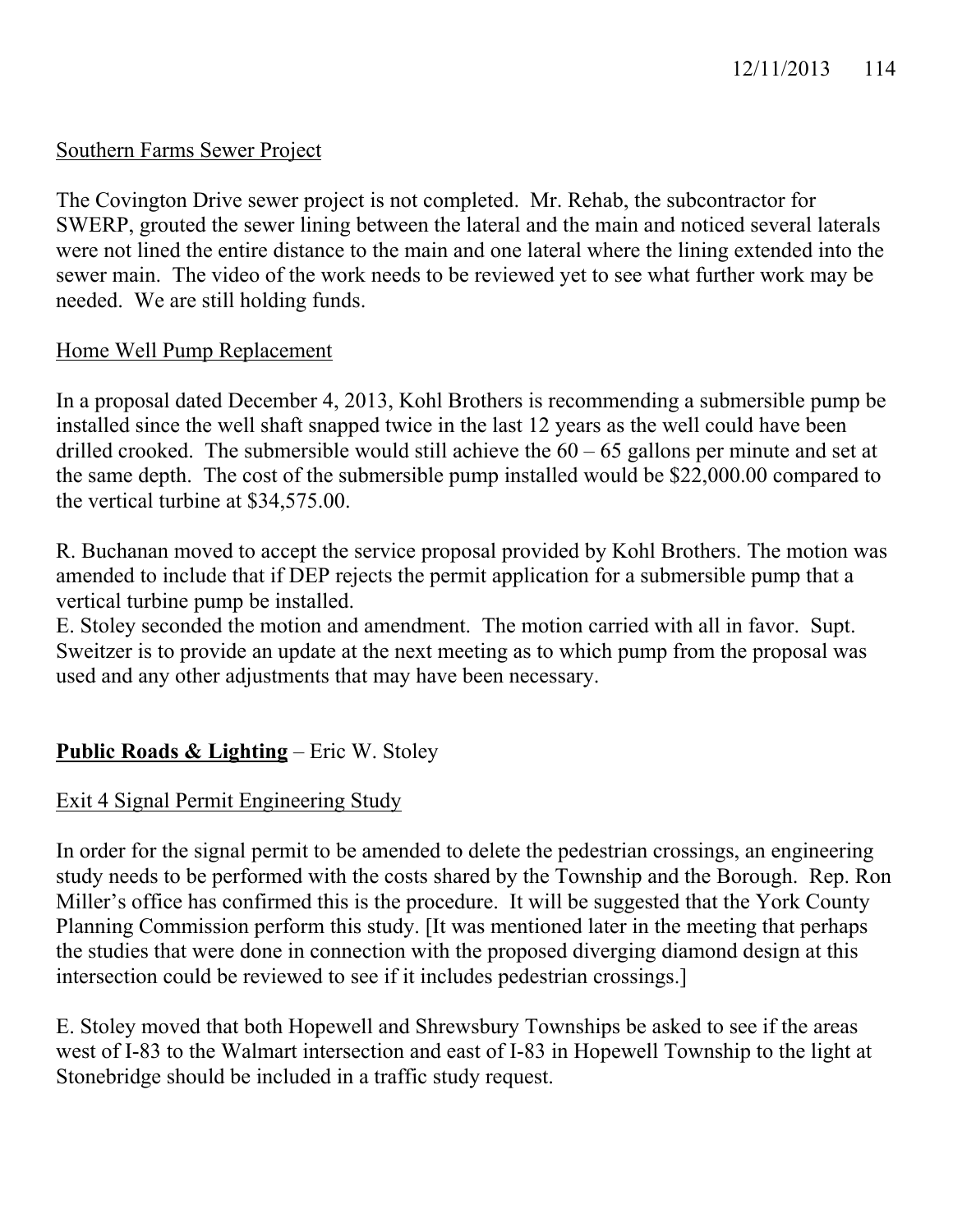C. Skoglind seconded. The motion was amended to add at a cost not to exceed \$500.00 and passed with all in favor.

### Future Road Paving

Supt. Sweitzer prepared a future road paving plan that could include the streets in the Woodlyn Springs development and also Westview Drive, Circle Drive, Charles Street, and Hill Street.

# West Clearview Drive Storm Pipe

The 24" storm pipe from West Clearview Drive to the right-of-way at North Sunset Drive was televised and there was a only a slight pipe misalignment. Supt. Sweitzer notified the property owner that the pipe is in good condition based on the video. The property owner gets water in the basement during heavy rain events.

# North Main Street Storm Sewer Drainage Issue

The property owner of 18 North Main Street said water overflows her rainspout after it rains heavy. The Department televised the storm water main that her downspout connects to and did not notice any blockages. The 10" pipes from the downspouts could be clogged that is underneath the sidewalk before it connects to the stormwater pipe in the roadway. The Borough's responsibility is to ensure that only the storm sewer main is free and clear. The property owner should retain a contractor to see if her downspouts are open.

# **Public Lands, Buildings and Finance** – Christopher M. Skoglind

# Employee Phones

Three Public Works employees carry two phones, one of which is supplied by the Borough for use for alarms and emergencies. The current Borough plan costs \$47.00 per month per employee. Supt. Sweitzer priced a Smart phone for himself that he could use to check the SCADA equipment.

M. Sharkey moved to reimburse each employee that is required to have a phone the amount of \$50.00 a month with a bi-annual reimbursement of up to \$200.00 toward a replacement phone with the stipulation that the phone being used has service both at home and here in the Borough. F. Arbogast seconded. The motion carried with all in favor. The reimbursement could occur on a quarterly basis.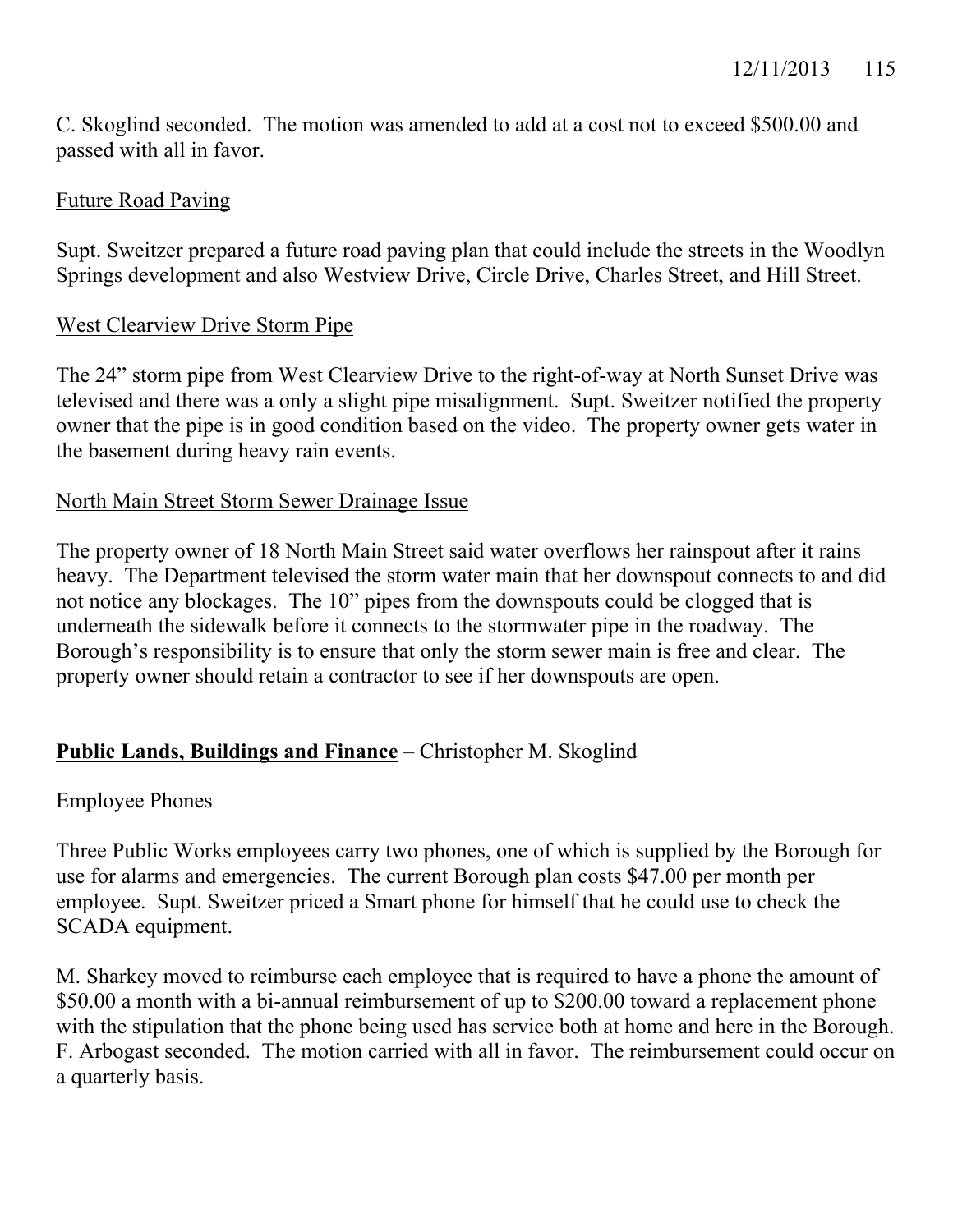### Adoption of Preliminary 2014 Budget

C. Skoglind moved to approve the preliminary 2014 budget with no increase in the millage rate or water and sewer rents.

E. Stoley seconded. The motion carried with all in favor.

### Playground Improvements

Supt. Sweitzer met with Steve Hemler from General Recreation, the company that installed the play equipment at Sweeney Park. The prices for the play equipment are: straight crawl tunnel \$1,260.00 plus freight; bobble rider single \$895.00 each plus freight (need two); curved balance beam \$615.00 plus freight; and navigator reach panel \$815.00 plus freight for a total of \$4,480.00. Council had approved \$3,000.00 last month. Supt. Sweitzer was asked to obtain prices from other suppliers or to ask General Recreation if they can give a price break on freight.

#### New Truck

The new Freightliner truck is to arrive this Friday.

### **ENGINEER'S REPORT**

### Southern Farms Sewer Project

Discussed under Water and Sewer. No funds will be paid until the problems are taken care of.

#### Stormwater Ordinance

New projects that will come in will now need to meet the new ordinance.

### Members 1<sup>st</sup> Federal Credit Union

The planning module has not been approved by DEP as of yet.

### AutoZone, 95 East Forrest Avenue

A scoping meeting was held with PennDOT last week and the traffic study will be revised to reflect the additional use and the PennDOT permit will be resubmitted. PennDOT is concerned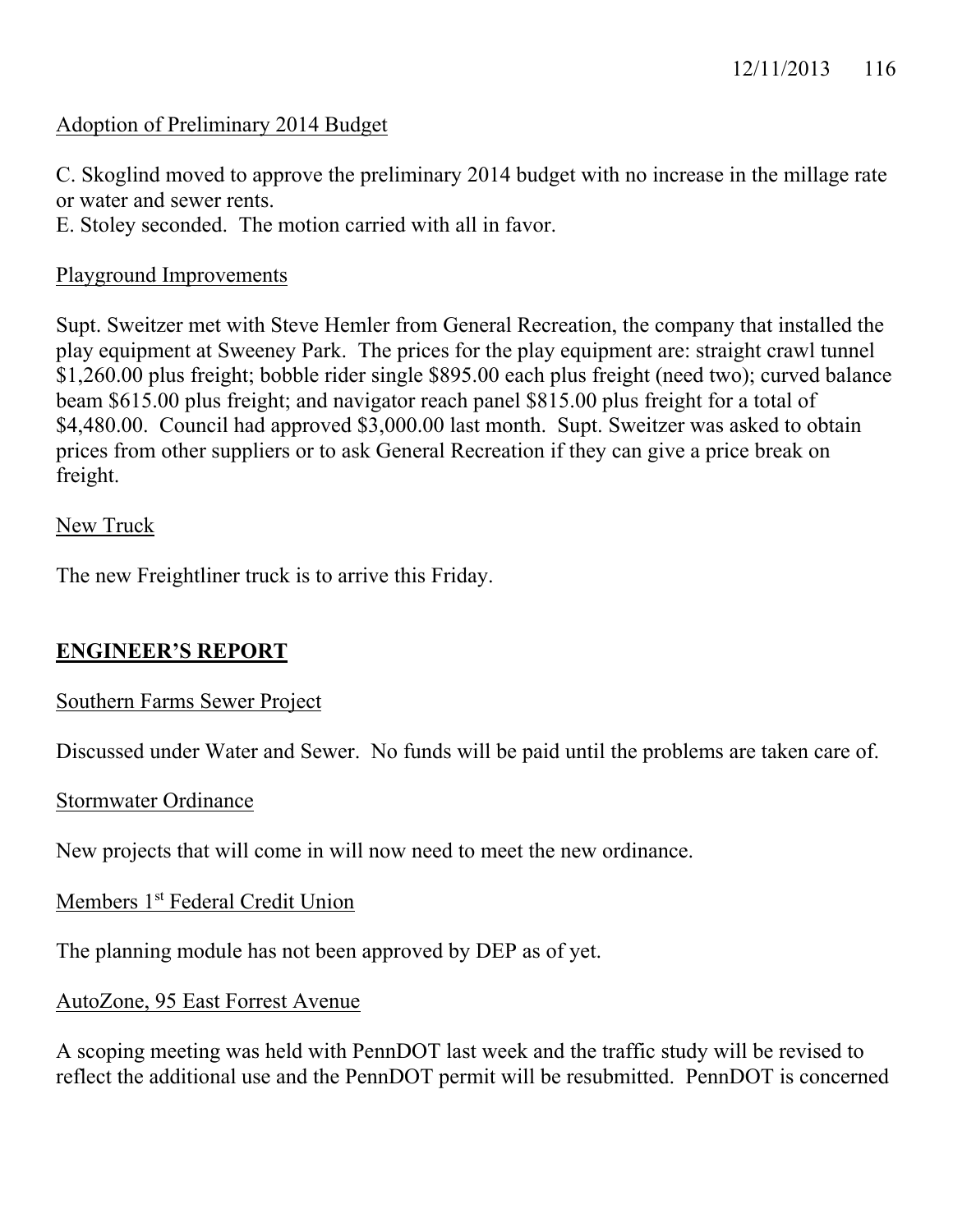over left-turn-ins and left-turn-outs. There is also a low volume permit issued for 89 East Forrest Avenue (Parrish/Dunkin Donuts).

### J.M. Eagle Pipe

Some of the pipe supplied was mislabeled and there are individual lawsuits. As of now, there are no class action suits.

# **SOLICITOR'S REPORT**

### Parking Lot Addition at 21 and 23 North Main Street

Sol. Rehmeyer reviewed the Right-of-way Agreement and Operation and Maintenance of Stormwater Agreement and suggested changes.

### Zoning Ordinance and Subdivision and Land Development Ordinance

Since the Borough adopted a stand-alone stormwater ordinance, the Zoning Ordinance and SALDO need to be amended to incorporate provisions of the stand-alone ordinance.

### Year-end Tax Ordinances

Sol. Rehmeyer's office has prepared the year-end ordinances for adoption on December 26.

### Zoning Fee Schedule

Sol. Rehmeyer was asked to include a continuance fee and the resolution can be adopted next month.

### Covington Ridge III

Sol. Rehmeyer is still waiting for confirmation of the improvement estimate.

### Right to Know Seminar

CGA Law Firm is holding a seminar on the Right to Know laws on January 29.

# **Public Safety, Welfare and Personnel** – Michael G. Sharkey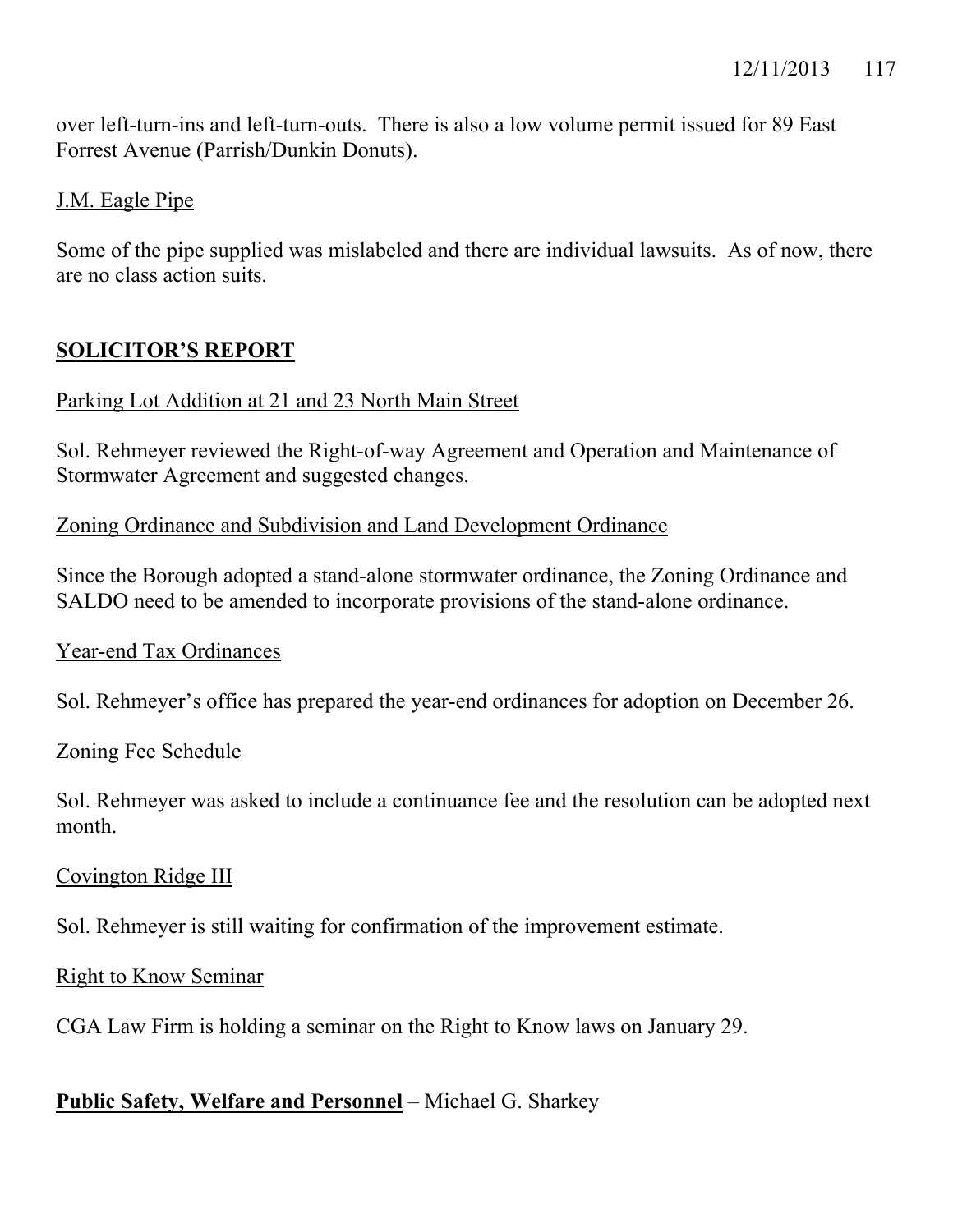# Salaries

M. Sharkey will be in contact with department heads regarding the percentages for salary increases.

# Bonus Program

M. Sharkey moved that the bonus program be paid out for 2013 before the end of the year. E. Stoley and F. Arbogast seconded. The motion carried with all in favor.

# **Secretary's Report** – Cindy L. Bosley

# **York Adams Tax Bureau** – Michael G. Sharkey

A meeting was held on December 2 to adopt the 2014 budget. A decision had to be made at this meeting regarding a tax deferred bonus program.

# **Subdivision, Land Development & Zoning** – Eric W. Stoley

# Sketch Plan for Dunkin Donuts, 89 East Forrest Avenue

The sketch plan shows two buildings on the parcel. Two variances would be needed and the applicant should be told the Borough will not endorse these variances.

# **Planning Commission/Regional Planning Commission** – Eric W. Stoley

Pres. Ridgely stated he received a call from Will Clark from the York County Planning Commission in response to the Borough's letter about the diverging diamond proposal for Exit 4. Mr. Clark stated there will be an information meeting in February to involve all of the municipalities. Pres. Ridgely was asked to send a follow-up letter to Rep. Miller and Sen. Waugh. They did receive a copy of the letter sent to Mr. Clark.

# **UNFINISHED BUSINESS**

Issue Control Sheet